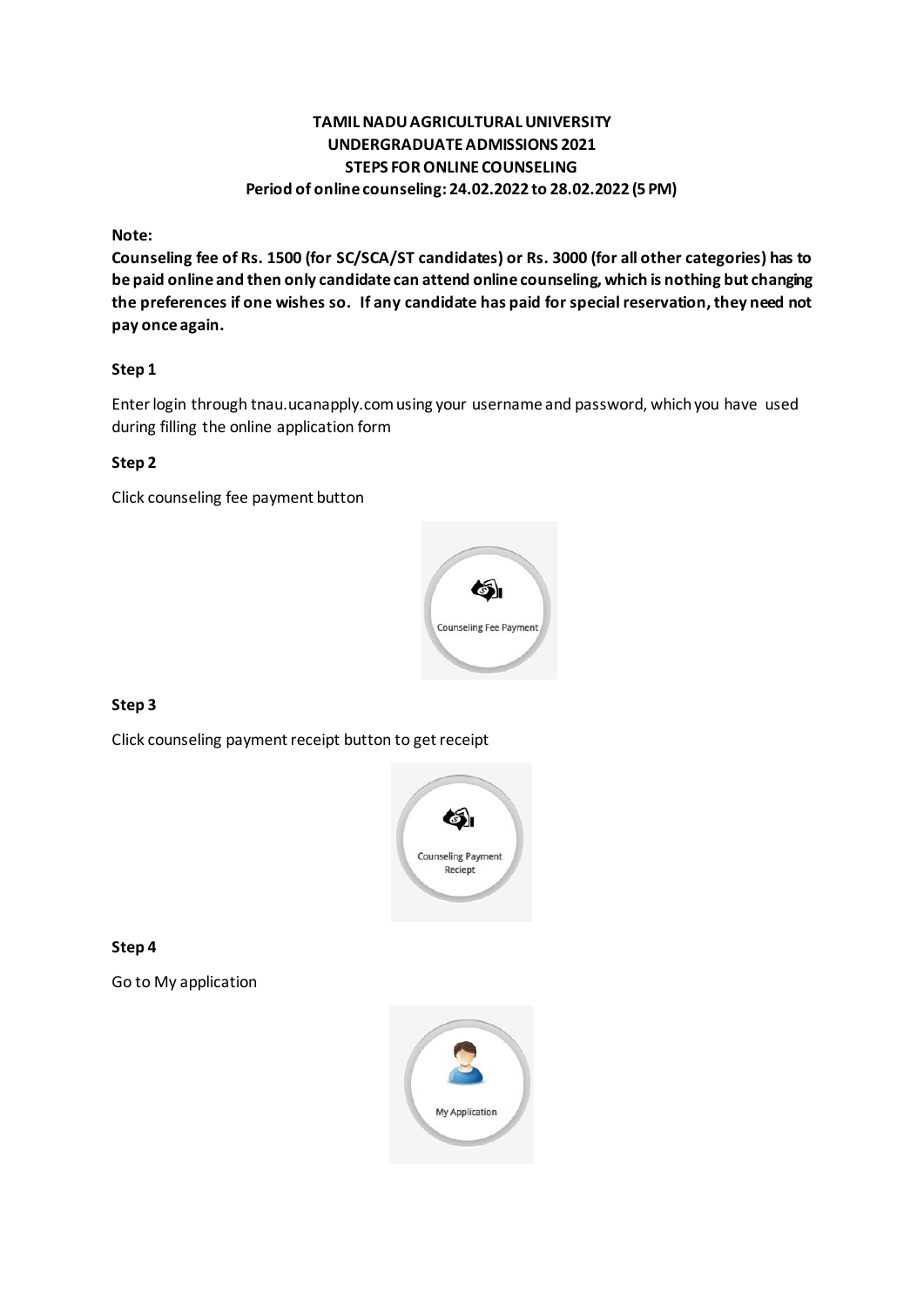| Step 5            |                          |  |  |
|-------------------|--------------------------|--|--|
| Press edit button | $\overline{\mathcal{C}}$ |  |  |
|                   |                          |  |  |

# **Step 6**

|  | Click ok to proceed for editing |  |
|--|---------------------------------|--|
|--|---------------------------------|--|

tnau.ucanapply.com says Candidate please note after making ANY changes you need to press 'Save & Proceed' on ALL pages & 'Confirm' and generate preview at the end for completing your Editing. If you do not do this your form may get rejected. No payment needs to be done for editing.

| ож | Cancel |
|----|--------|
|----|--------|

# **Step 7**

Click Course College Selection tab

**Application Status** 

| <b>Course College Selection</b> |  |
|---------------------------------|--|
| <b>Preview And Confirm</b>      |  |

#### **Step 8**

Want to Study Agriculture / Horticulture Course in Tamil Medium - Select Yes or No

# **Step 9**

Rearrange the college course selection preference, if needed

# **Step 10**

Click Save Preferences and Proceed Button

Save Preferences & Proceed